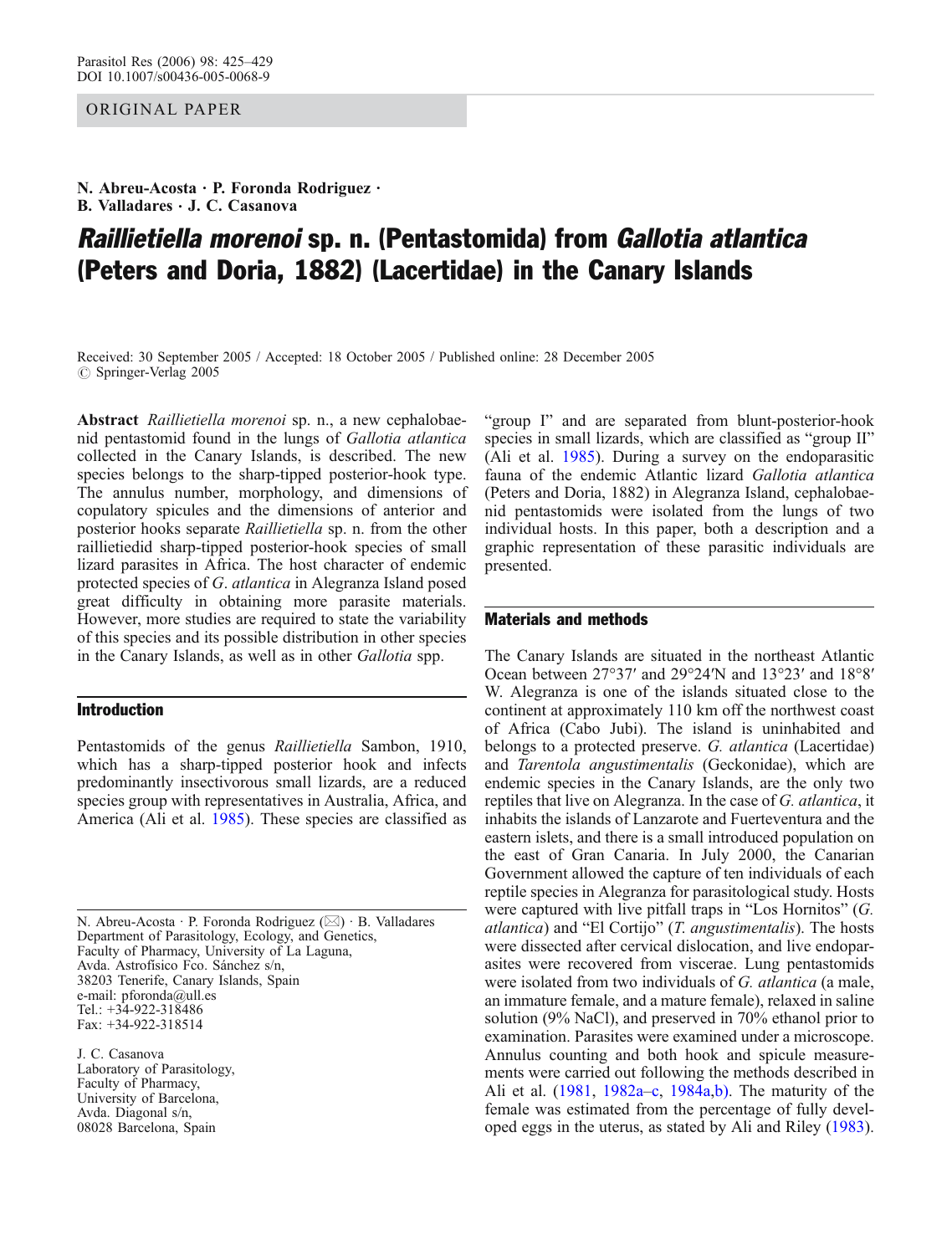#### **Results**

Description of Raillietiella morenoi sp. n.

The typical morphology of Raillietiella Sambon, 1910 from small lizards (Pence and Canaris [1973](#page-4-0); Riley and Heideman [1998\)](#page-4-0) is presented as follows:

- Male (holotype)
	- Claviform-type morphology wider in the region of copulatory spicules, with gradual tapering posterior to bifid tail
	- Holotype male: 5.7 mm long (Fig. 1d)
	- Copulatory spicules curved (Fig. 1a)
	- Base flaved and rounded hollow back involved in the sleeve of chitin
	- Ornamented base overall length 124.2 μm, with opposite hollow back 631.5 μm long
	- Oral cadre with 93.2 μm external diameter
- Female (allotype)
- Claviform-type morphology widest in the region of the first annuli, with gradual tapering posterior to bifid tail
- Allotype mature female: 25 mm long, with 36 annuli (Fig. [2](#page-2-0)h)
- Anterior hook: 258 (AB)×278 (BC) μm (Fig. [2e](#page-2-0))
- Posterior hook: 309 (AB) $\times$ 401.7 (BC)  $\mu$ m (Fig. 1c) and 236 (AB) $\times$ 309 (BC)  $\mu$ m
- Oral cadre with 144.9 μm external diameter (Fig. 1b)
- Eggs:  $84.2 \times 53$  $84.2 \times 53$  $84.2 \times 53$  μm (Fig. 2g)

Taxonomic summary

- Type specimens: holotype male (TFMC/PE1), allotype female (TFMC/PE2), and paratype female (TFMC/ PE3) preserved in 70% ethanol in the parasite collection of the Natural History Museum of Tenerife
- Type host: G. atlantica (Peters and Doria, 1882)
- Common name: Atlantic lizard



Fig. 1 Raillietiella morenoi sp. n. a The paired copulatory spicules of the holotype male. **b** Details of the oral cadre and the pharynx of the female holotype. c Details of a hook. d Head of the cleared male holotype showing the oral cadre, with two pairs of hooks relative to the copulatory spicules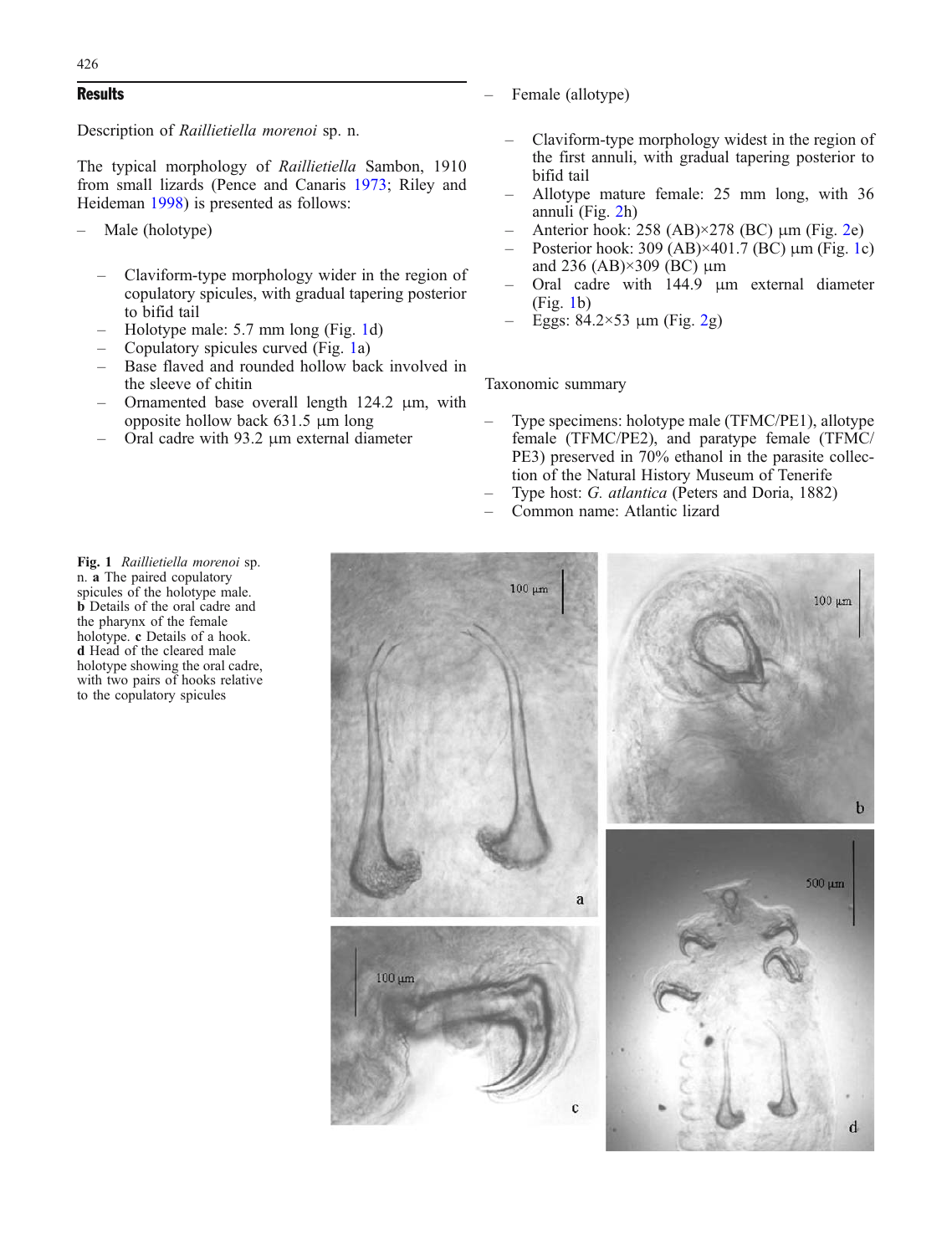<span id="page-2-0"></span>Fig. 2 R. morenoi sp. n. e Anterior part of the cleared female allotype. f Eggs in the uterus. g Eggs. h Total female allotype



- Type locality: 27°37′ and 29°25′N, 13°20′ and 18°10′ W, Los Hornitos, Alegranza, Canary Islands
- Site of infection: lung
- Prevalence of host:  $2/10$
- Etymology: specific name referring to Juan Carlos Moreno ("Área de Medio Ambiente"), General Director of the Canary Government, who allowed the collection of the host material

#### Remark

The genus Raillietiella has been included several times in the families Cephalobaenidae Heymons, 1922 and Raillietiellidae Sambon, 1922 in the order Cephalobaenida and, more recently, in Raillietiellida (de Oliveira Almeida and Lindsey Christoffersen [1999\)](#page-4-0), which is not in accordance with recent works (Riley et al. 2003; Spratt [2003](#page-4-0)). The taxonomy and systematics of the pentastomid genus Raillietiella were reviewed by Ali et al. [\(1985](#page-4-0)) in the description of Raillietiella cartagenensis and in the redescription of Raillietiella amphiboluri (Mahon, 1954), Raillietiella kochi (Heymons, 1926), Raillietiella shipleyi (Heimons, 1926), and Raillietiella indica (Gedoelst, 1921). Ali et al. ([1985\)](#page-4-0) reorganized the known and valid species of Raillietiella into five groups (small lizards, varanid lizards, amphisbaenians, snakes, and amphibians), which are mainly based on host characteristics (host type, ecology,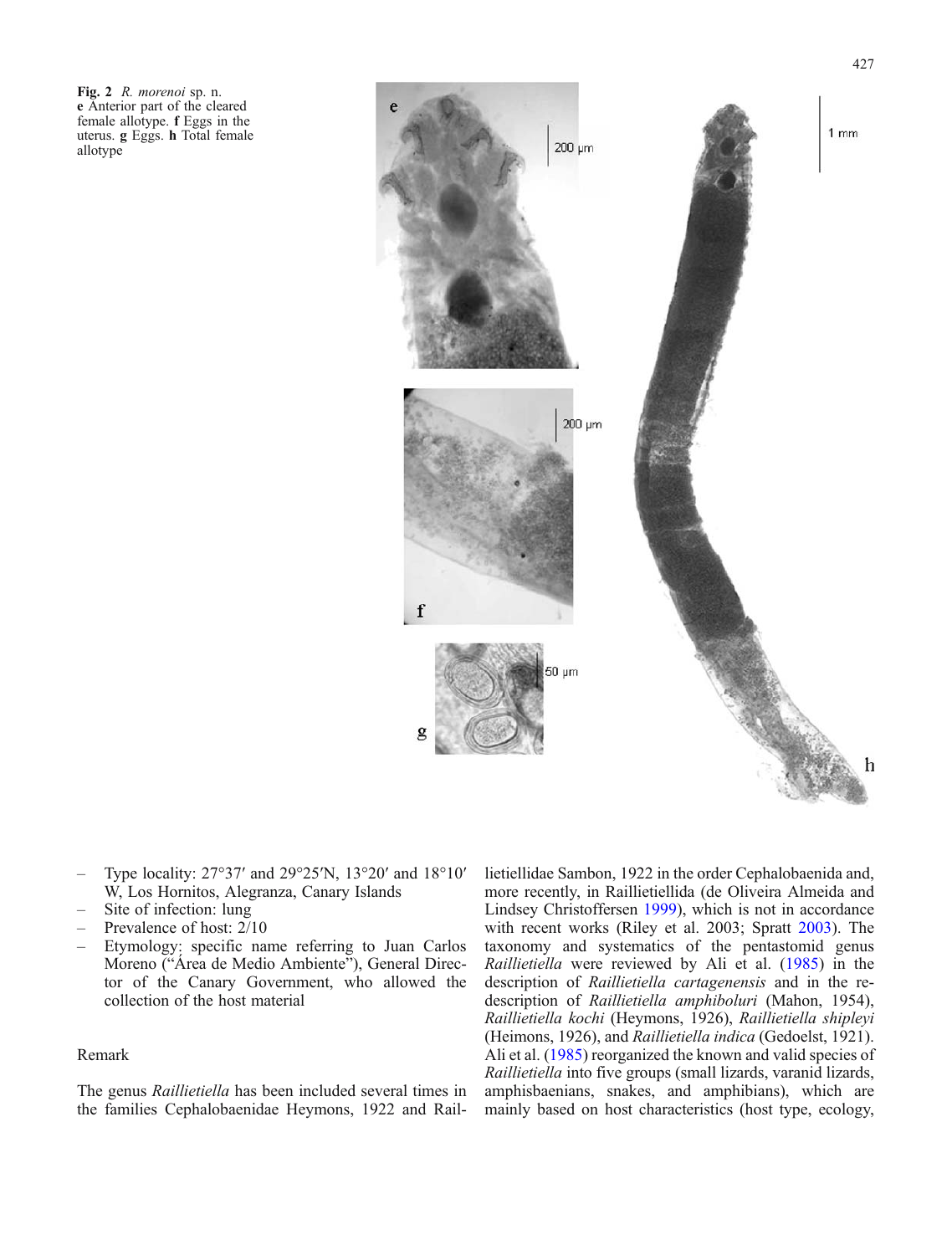|  |  |  |  |  |  |  |  | Table 1 Metrical data of raillietiellids possessing sharp-tipped hooks and infecting insectivorous lizards |  |
|--|--|--|--|--|--|--|--|------------------------------------------------------------------------------------------------------------|--|
|--|--|--|--|--|--|--|--|------------------------------------------------------------------------------------------------------------|--|

| <b>Species</b>                                          | Female         |                | Male                    |                         |                |                |                         |                         |
|---------------------------------------------------------|----------------|----------------|-------------------------|-------------------------|----------------|----------------|-------------------------|-------------------------|
|                                                         | Length $(mm)$  | Annulus number | Posterior hook          |                         | Length (mm)    | Annulus number | Posterior hook          |                         |
|                                                         | [mean (range)] | [mean (range)] | AB                      | BC                      | [mean (range)] | [mean (range)] | AB                      | BC                      |
| R. <i>amphiboluri</i> (Mahon,<br>1954)                  | $32(20-44)$    | $32.5(30-34)$  | 208<br>$(200 -$<br>220) | 370                     |                | $27 - 29$      |                         |                         |
| R. chamaeleonis (Greillat 15–18<br>and Brygoo, $1959$ ) |                | $17 - 22$      |                         | 277                     | 6.5            | 23             |                         |                         |
| R. <i>aegypti</i> (Ali, Riley,<br>and Self, 1982)       | 26             | $26(25-27)$    | 247<br>$(237 -$<br>267) | 384<br>$(366 -$<br>410) | $\leq$ 11      | $22(21-24)$    | 135<br>$(118 -$<br>153) | 212<br>$(148 -$<br>238) |
| R. cartaginensis (Ali,<br>Riley, and Self, 1985)        | $(61-69)$      |                | $(190 -$<br>200)        | $(315 -$<br>325)        | $(3.9 - 4.7)$  |                |                         |                         |
| R. <i>morenoi</i> sp. n.                                | 25             | 36             | 309                     | 401.7                   | 5.7            | 30             | 192                     | 267.8                   |

Sources: Ali et al. ([1985\)](#page-4-0) and Greillat and Brygoo ([1959\)](#page-4-0)

and zoogeography) (Riley and Heideman [1998\)](#page-4-0). Two of these groups (groups I and II; after Ali et al. [1985](#page-4-0)) include species infecting small insectivorous lizards and are easily differentiated by the initial ideas of Self [\(1969](#page-4-0)) in species with sharp-tipped posterior hooks (group I) and blunt-tip posterior hooks (group II). Species differentiation in these two groups is mainly based on a combination of characteristics, including body size, annulus number, posterior-hook dimensions, and size and shape of the male copulatory spicule (Riley and Heideman [1998](#page-4-0)).

The sharp-tipped posterior-hook Raillietiella includes four well-characterized species (Ali et al. [1985](#page-4-0)): R. amphiboluri Mahon, 1954 in Australian bearded lizard Amphibolurusbarbatus; Raillietiella chamaeleonis Gretillat and Brygoo [1959](#page-4-0) in Chamaeleo oustaleti and Chamaeleo verrucosus from Madagascar; Raillietiella aegypti Ali, Riley, and Self, 1982 in different small lizards from Egypt; and R. cartagenensis Ali, Riley, and Self, 1985 in Hemidactylus sp. and Gonatodes sp. from Colombia. The reported presence of Raillietiella affinis Bovien, 1927 in Lepidactyluslugutris from the British Salomon Island awaits confirmation (Ali et al. [1982a\)](#page-4-0) and also that in Lioheterodonmodestus from Madagascar due to the inclusion of R. chamaeleonis as a host (Gretillat and Brygoo [1961\)](#page-4-0).

Raillietiella sp. n. could be distinguished from Raillietilla sharp-hooked species of small lizards at the level of males and mature females (Table 1). Different combinations of characteristics, such as measurements of body length, annulus number, anterior-hook and posterior-hook size, and dimensions of the copulatory spicule, differentiate Raillietiella sp. n. from other similar species in group I of Ali et al. [\(1985](#page-4-0)). Posterior hooks of both sexes in the new species are substantially larger than those described in the latter species. There is only an overlap in the length of the hook (dimension BC) with mature females of R. *aegypti* only. The taxonomic and systematic morphological

characteristics stated by Ali et al. ([1985](#page-4-0)) and others referring to male hooks (Riley and Heideman [1998\)](#page-4-0) are reliable in distinguishing group I Raillietiella spp. and in separating *Raillietiella* sp. n. from the rest. More specimens are required in order to state the variability of this species, but the endemic character of the hosts and the status of the protected species make it difficult to obtain more specimens for parasitological studies. Lacertids of the genus Gallotia are endemic species of the Canary Islands. Lizard fauna of the genus Gallotia comprises seven species—all endemic in the Canary Islands and represented by at least ten subspecies with restricted distribution in a particular island (Delgado [2001\)](#page-4-0). G. atlantica is an omnivorous lizard that feeds mainly on arthropods. The Gallotia species living in the Canary Islands have been surveyed for endoparasites, but no species of pentastomid have been reported (Cordero del Campillo et al. [1994\)](#page-4-0). This is the first report of a pentastomid in a reptile species from the Canary Islands. Known endoparasites from Canarian lacertids and geckonids are restricted to platyhelminths and nematodes (Cordero del Campillo et al. [1994](#page-4-0)). In view of the parasitic helminth fauna found in *Gallotia* spp. and *Tarentola* spp. in Canarian islands other than Alegranza, it is clear that host isolation offers a good scenario for parasitic speciation, particularly in oxyurid nematodes. Moreover, the helminth fauna of Gallotia spp. reveals similar characteristics (Fain and Bannert [2000](#page-4-0)). This phenomenon is also known to be present in the endoparasitic fauna of reptiles in Madagascar and concretely in pentastomids (Gretillat and Brigoo [1959](#page-4-0); Gretillat et al. [1962](#page-4-0)).

Acknowledgements We wish to thank the "Exmo. Cabildo Insular de Lanzarote" for permission to capture samples of G. atlantica in Alegranza Island, as well as the "Exmo. Cabildo Insular de Tenerife" and 2001 SGR00088 project by the "Comissionant por la Recerca y Universitats de la Generalitat de Catalunya (Catalonia Government)" for their support.